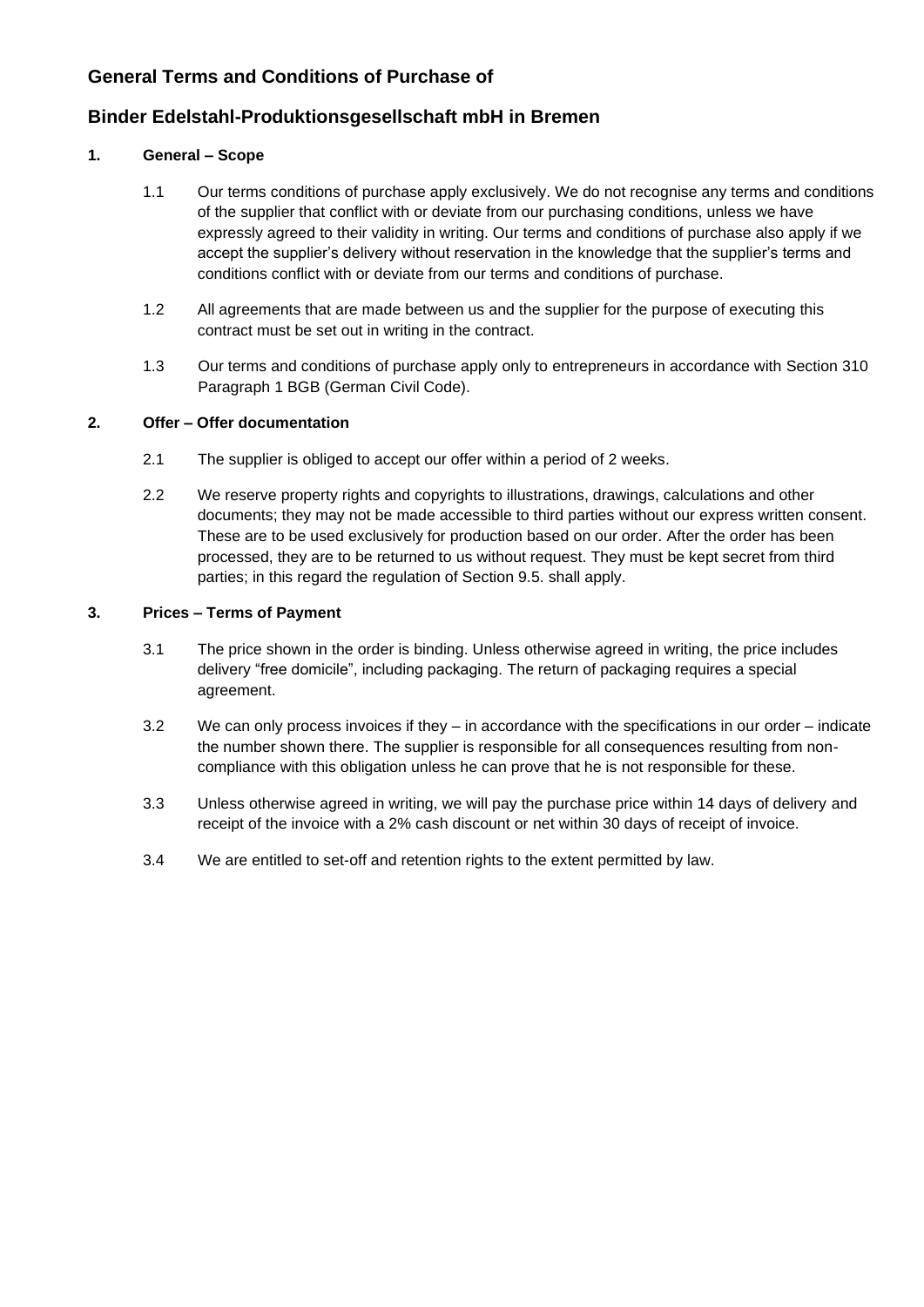## **4. Delivery time**

- 4.1 The delivery time stated in the order is binding. The supplier is only entitled to early delivery with the prior written consent of Binder Edelstahl Produktionsges. mbH.
- 4.2 The supplier is obliged to notify us in writing in the case that circumstances arise or become apparent to him from which it emerges that the delivery time stipulated cannot be adhered to.
- 4.3 In the event of a delay in delivery, we shall be entitled to statutory claims. In particular, we are entitled to demand compensation in lieu of performance and withdrawal from the contract after a reasonable time has expired without result. In the case that we demand compensation, the supplier has the right to prove to us that he is not responsible for the infringement of obligation.

### **5. Transfer of Risk – Documents**

5.1 All deliveries have to be made "Delivered Duty Paid" (DDP) Binder Edelstahl Produktionsges.mbH in accordance with INCOTERMS 2010. Unloading is carried out exclusively by crane at Binder Edelstahl Produktionsges.mbH. The delivery address is: Binder Edelstahl Produktionsgesellschaft mbH, Zur Aumundswiese 5-9, 28279 Bremen.

Truck unloading times: Monday to Friday from 7:00 a.m. to 12:00 p.m. and from 12:30 p.m.to 2:30 p.m. CET or CEST or by prior arrangement.

5.2 For each delivery, a delivery note must be sent to us on the day of dispatch by separate post. The supplier is obliged to indicate exactly our order number, request number, the receiving department and other remarks requested in the order on all shipping documents, bills of lading/waybills and delivery notes; if he fails to do so, we are not responsible for the resulting delays in processing.

#### **6. Investigation of Defects – Liability for Defects**

- 6.1 We are obliged to examine the goods for any quality and quantity deviations within a reasonable period of time. The complaint is deemed timely, provided that it is made within a period of 5 working days (possibly shorter), calculated from the receipt of the goods or, in the case of hidden defects, from the time of discovery to the time it is received by the supplier.
- 6.2 We are entitled to the full statutory claims for defects. In any case, we are entitled to demand that the supplier rectifies the defect or delivers a new item, at our discretion. The right to compensation, in particular to compensation in lieu of performance is expressly reserved.
- 6.3 We are entitled to remedy the defect ourselves at the supplier's expense if the supplier is in default with the subsequent performance.
- 6.4 The limitation period is 36 months, calculated from the transfer of risk, unless the mandatory provisions of Sections 478, 479 BGB apply.
- 6.5 In the case of a purchase of consumer goods, the provisions of Sections 478, 479 BGB remain unaffected.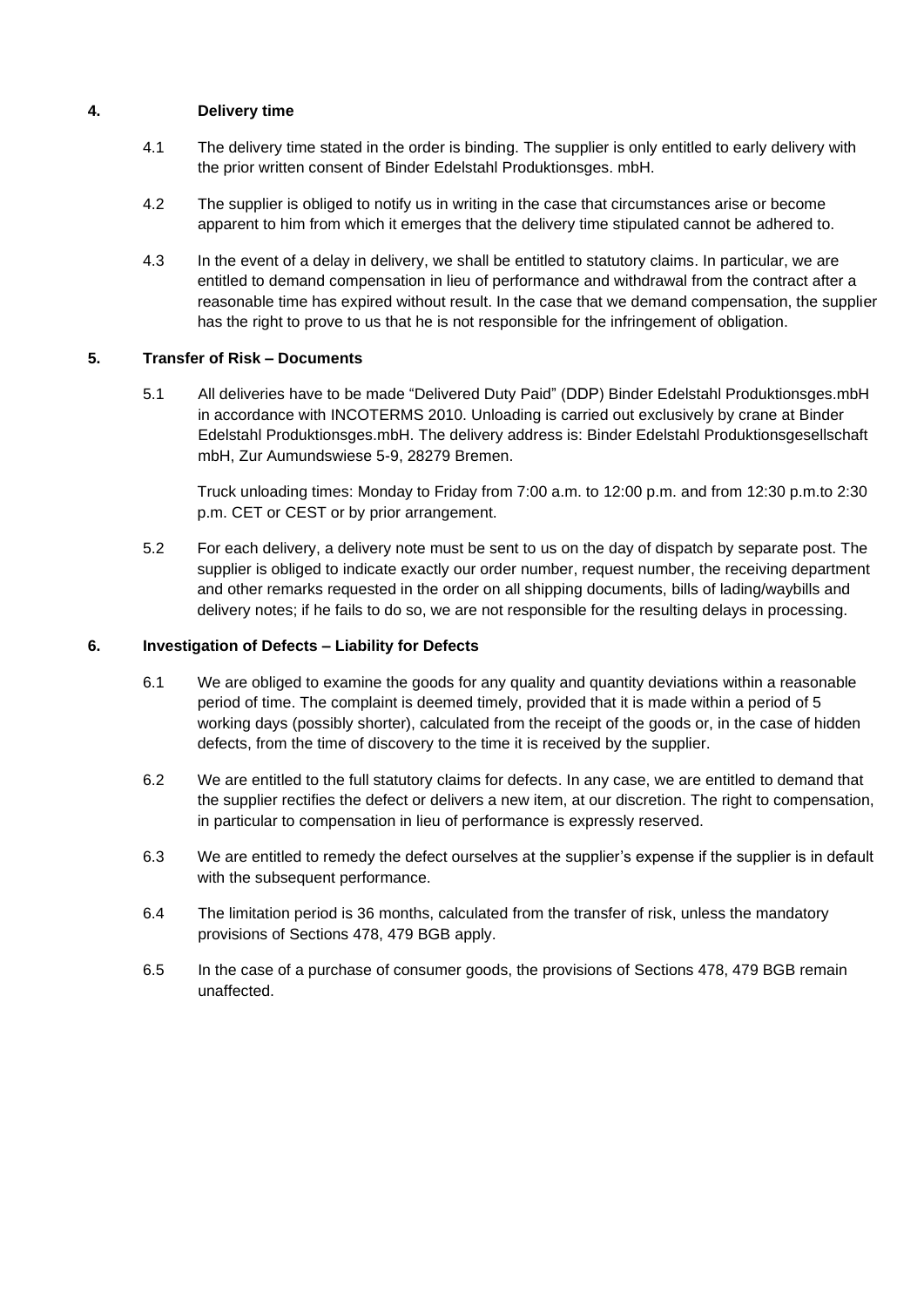### **7. Product liability – Indemnity – Liability insurance protection**

- 7.1 Insofar as the supplier is responsible for product damage, he is obliged to indemnify us against claims for damages by third parties upon first request to the extent that the cause lies within his sphere of control and organisation and he is himself liable in external relationships.
- 7.2 Within the scope of his own liability for cases of damage concerning Section 7.1, the supplier is also obliged to reimburse us for any expenses in accordance with Sections 683, 670 BGB or Sections 830, 840, 426 BGB that arise from or in connection with a recall campaign lawfully carried out by us. We will inform the supplier in good time in advance of the content and scope of such recall measures, and provide him with the opportunity to comment, as far as this is possible and reasonable for us.
- 7.3 We will assume responsibility for notification to the respective competent authority according to the regulations of ProdSiG in coordination with the supplier.
- 7.4 The supplier undertakes to maintain product liability insurance with coverage of € 10 million per personal injury / property damage – flat rate. In the case that we are entitled to further claims for damages, these remain unaffected.

## **8. Property Rights**

- 8.1 The supplier guarantees that no rights of third parties within the Federal Republic of Germany are violated in connection with his delivery.
- 8.2 If a claim is made against us by a third party in this respect, the supplier is obliged to release us from such claims upon our first written request. In the event of claims for damages by the third party, the supplier reserves the right to prove that he was not responsible for the violation of the third party's rights.
- 8.3 We are not entitled to make any agreements with the third party in particular to conclude a settlement - without the consent of the supplier.
- 8.4 The indemnity obligation of the supplier comprises all expenditure that we necessarily incur from or in connection with claims of a third party.
- 8.5 The limitation period is 36 months, calculated from the transfer of risk.

### **9. Reservation of Title – Provision – Tools – Confidentiality**

- 9.1 Insofar as we provide parts to the supplier, we reserve the ownership rights to the same. Processing or restructuring by the supplier is carried out on our behalf. In the case that our reserved goods are processed with other items not belonging to us, we shall acquire co-ownership of the items in the ratio of our items (purchase price plus VAT) to the other processed items at the time of processing.
- 9.2 If the items provided by us are inseparably mixed with other items not belonging to us, we acquire the co-ownership of the new item in the ratio of the value of the reserved item (purchase price plus VAT) to the other mixed items at the time of mixing. If the mixing is performed in such a way that the supplier's item is to be regarded as the main item, it is deemed to be agreed that the supplier transfers proportional co-ownership to us; the supplier shall hold the sole ownership or coownership for us.